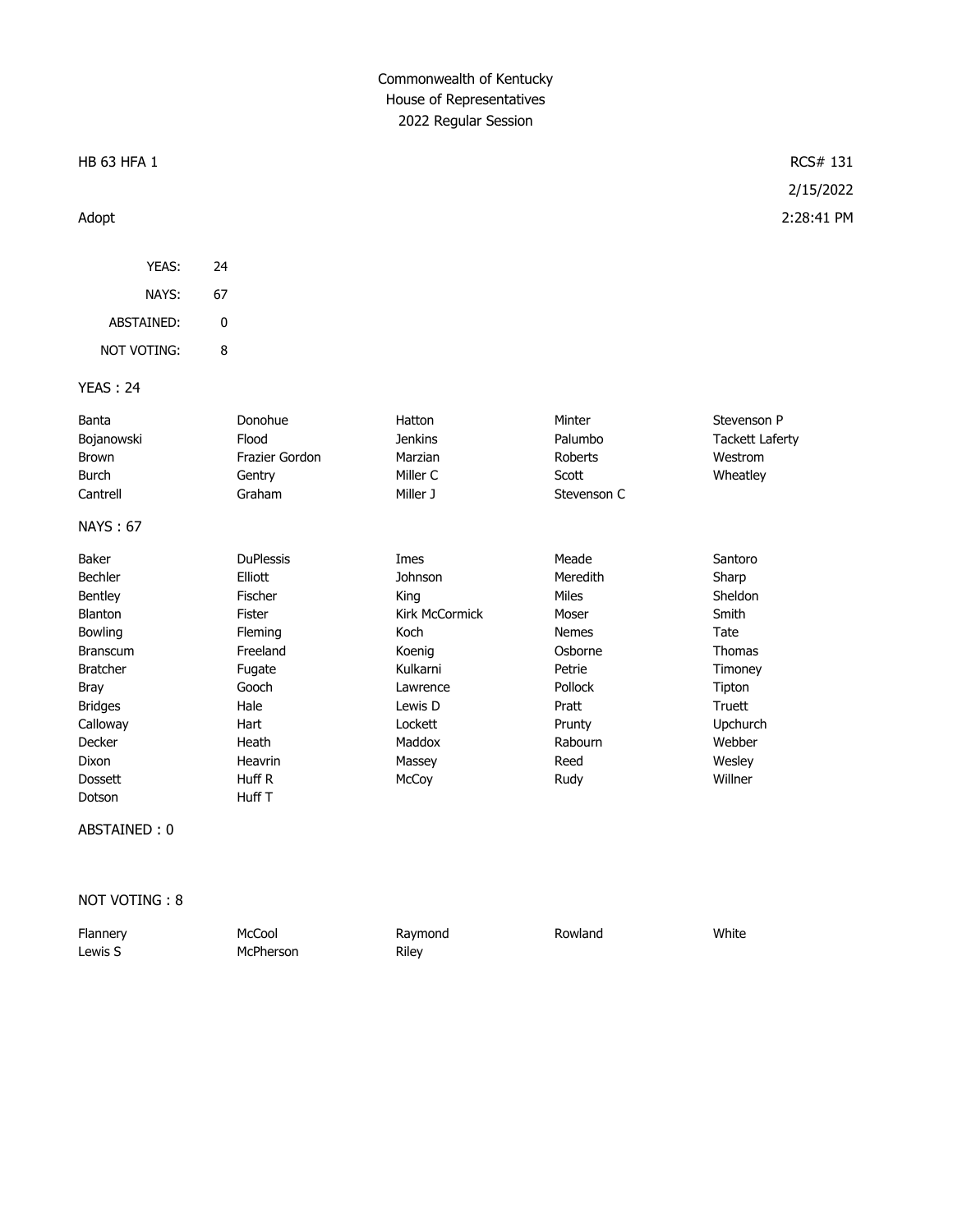# Commonwealth of Kentucky House of Representatives 2022 Regular Session

| <b>HB 63</b><br>AN ACT relating to school resource officers.                                                                                                                                              |                                                                                                                                                                                |                                                                                                                                                                      | RCS# 132                                                                                                                                                     |                                                                                                                                                                        |
|-----------------------------------------------------------------------------------------------------------------------------------------------------------------------------------------------------------|--------------------------------------------------------------------------------------------------------------------------------------------------------------------------------|----------------------------------------------------------------------------------------------------------------------------------------------------------------------|--------------------------------------------------------------------------------------------------------------------------------------------------------------|------------------------------------------------------------------------------------------------------------------------------------------------------------------------|
|                                                                                                                                                                                                           |                                                                                                                                                                                |                                                                                                                                                                      |                                                                                                                                                              | 2/15/2022                                                                                                                                                              |
| Pass                                                                                                                                                                                                      |                                                                                                                                                                                |                                                                                                                                                                      |                                                                                                                                                              | 3:25:45 PM                                                                                                                                                             |
| YEAS:                                                                                                                                                                                                     | 78                                                                                                                                                                             |                                                                                                                                                                      |                                                                                                                                                              |                                                                                                                                                                        |
| NAYS:                                                                                                                                                                                                     | 17                                                                                                                                                                             |                                                                                                                                                                      |                                                                                                                                                              |                                                                                                                                                                        |
| ABSTAINED:                                                                                                                                                                                                | $\pmb{0}$                                                                                                                                                                      |                                                                                                                                                                      |                                                                                                                                                              |                                                                                                                                                                        |
| NOT VOTING:                                                                                                                                                                                               | 4                                                                                                                                                                              |                                                                                                                                                                      |                                                                                                                                                              |                                                                                                                                                                        |
| <b>YEAS: 78</b>                                                                                                                                                                                           |                                                                                                                                                                                |                                                                                                                                                                      |                                                                                                                                                              |                                                                                                                                                                        |
| Baker<br>Banta<br>Bechler<br>Bentley<br>Blanton<br>Bowling<br><b>Branscum</b><br><b>Bratcher</b><br><b>Bray</b><br><b>Bridges</b><br>Calloway<br>Cantrell<br>Decker<br>Dixon<br>Donohue<br><b>Dossett</b> | Dotson<br><b>DuPlessis</b><br>Elliott<br>Fischer<br>Fister<br>Fleming<br>Frazier Gordon<br>Freeland<br>Fugate<br>Gentry<br>Gooch<br>Hale<br>Hart<br>Hatton<br>Heath<br>Heavrin | Huff R<br>Huff T<br>Imes<br>Johnson<br>King<br>Kirk McCormick<br>Koch<br>Koenig<br>Lawrence<br>Lewis D<br>Lockett<br>Maddox<br>Massey<br>McCoy<br>McPherson<br>Meade | Meredith<br>Miles<br>Miller C<br>Miller J<br>Moser<br><b>Nemes</b><br>Osborne<br>Petrie<br>Pollock<br>Pratt<br>Prunty<br>Rabourn<br>Reed<br>Riley<br>Rowland | Rudy<br>Santoro<br>Sharp<br>Sheldon<br>Smith<br>Stevenson C<br><b>Tackett Laferty</b><br>Tate<br>Thomas<br>Timoney<br>Tipton<br>Truett<br>Upchurch<br>Webber<br>Wesley |
| <b>NAYS: 17</b>                                                                                                                                                                                           |                                                                                                                                                                                |                                                                                                                                                                      |                                                                                                                                                              |                                                                                                                                                                        |
| Bojanowski<br>Brown<br><b>Burch</b><br>Flood<br>ABSTAINED: 0                                                                                                                                              | Graham<br><b>Jenkins</b><br>Kulkarni<br>Marzian                                                                                                                                | Minter<br>Palumbo<br>Raymond                                                                                                                                         | Roberts<br>Scott<br>Stevenson P                                                                                                                              | Westrom<br>Wheatley<br>Willner                                                                                                                                         |

NOT VOTING : 4

Flannery **Lewis S** McCool Mecool White

 $\overline{2}$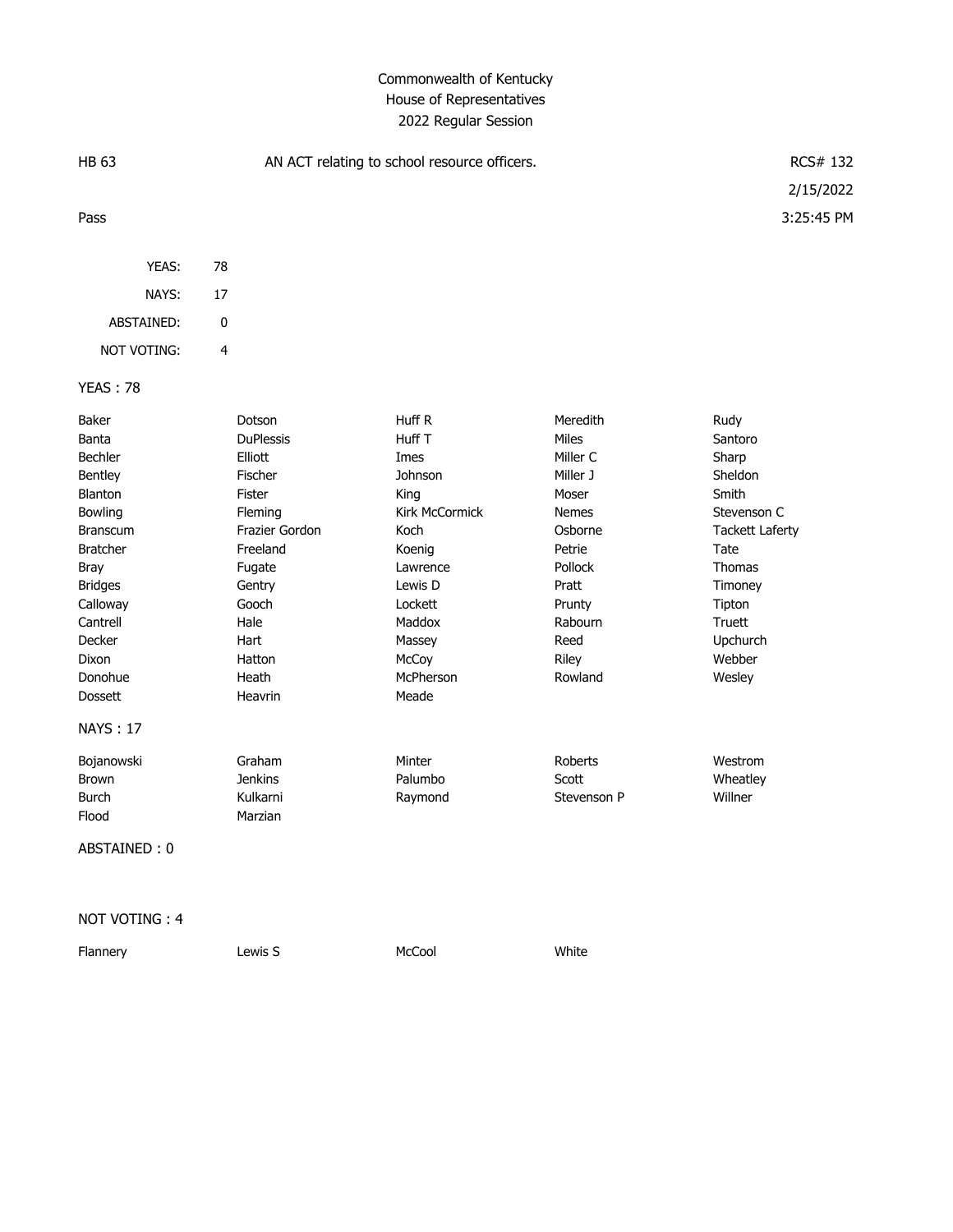# **COMMONWEALTH OF KENTUCKY SENATE 2022 Regular Session**

| <b>HB 63</b>                                                                           |                         | AN ACT relating to school resource officers.                           |                                                                      |                                                            |
|----------------------------------------------------------------------------------------|-------------------------|------------------------------------------------------------------------|----------------------------------------------------------------------|------------------------------------------------------------|
|                                                                                        |                         |                                                                        | 3/29/2022                                                            |                                                            |
| PASS HB 63 w/ scs1 scta1                                                               |                         |                                                                        |                                                                      | 5:37:32 PM                                                 |
|                                                                                        |                         |                                                                        |                                                                      |                                                            |
| YEAS:                                                                                  | 26                      |                                                                        |                                                                      |                                                            |
| NAYS:                                                                                  | 8                       |                                                                        |                                                                      |                                                            |
| PASSES:                                                                                | $\pmb{0}$               |                                                                        |                                                                      |                                                            |
| NOT VOTING:                                                                            | $\overline{\mathbf{4}}$ |                                                                        |                                                                      |                                                            |
| <b>YEAS: 26</b>                                                                        |                         |                                                                        |                                                                      |                                                            |
| Alvarado<br>Carpenter<br>Carroll<br>Castlen<br>Douglas<br>Girdler<br>Givens<br>NAYS: 8 |                         | Higdon<br>Hornback<br>Howell<br>McDaniel<br>Meredith<br>Mills<br>Nemes | Parrett<br>Schickel<br>Schroder<br>Smith<br><b>Stivers</b><br>Thayer | Turner<br>West<br>Westerfield<br>Wheeler<br>Wilson<br>Wise |
| Berg<br>Harper Angel                                                                   |                         | McGarvey<br>Neal                                                       | Southworth<br>Thomas                                                 | Webb<br>Yates                                              |
| PASSES: 0                                                                              |                         |                                                                        |                                                                      |                                                            |
|                                                                                        |                         |                                                                        |                                                                      |                                                            |
| NOT VOTING: 4                                                                          |                         |                                                                        |                                                                      |                                                            |
| Embry                                                                                  |                         | Kerr                                                                   | Raque Adams                                                          | Storm                                                      |